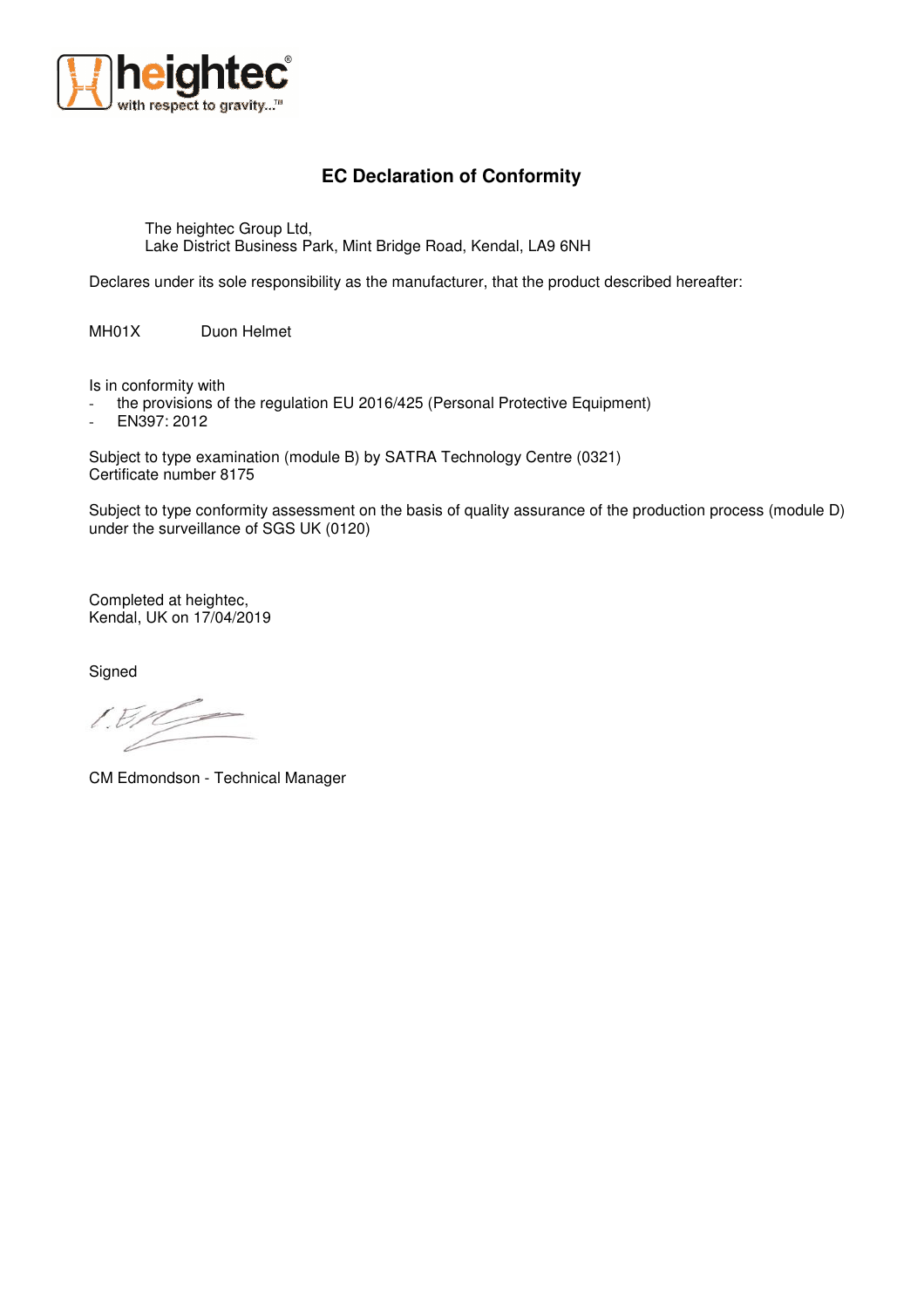

## **EU-Konformitätserklärung**

The heightec Group Ltd, Lake District Business Park, Mint Bridge Road, Kendal, LA9 6NH

Erklärt in alleiniger Verantwortung als Hersteller, dass folgendes Produkt:

MH01X Duon Helmet

Folgende Vorschriften erfüllt

Verordnung EU 2016/425 (persönliche Schutzausrüstungen)

Angewandte Normen

- EN397: 2012

EU Baumusterprüfung (Modul B) durch benannte Stelle SATRA Technology Centre (0321) EU-Baumusterprüfbescheinigung 8175

Das Produkt unterliegt dem Konformitätsbewertungsverfahren auf der Grundlage einer Qualitätssicherung bezogen auf den Produktionsprozess (Modul D) unter Aufsicht der benannten Stelle SGS UK (0120)

Ausgestellt durch heightec, Kendal, UK am 17/04/2019

Unterschrift

 $150$ 

CM Edmondson – Technischer Manager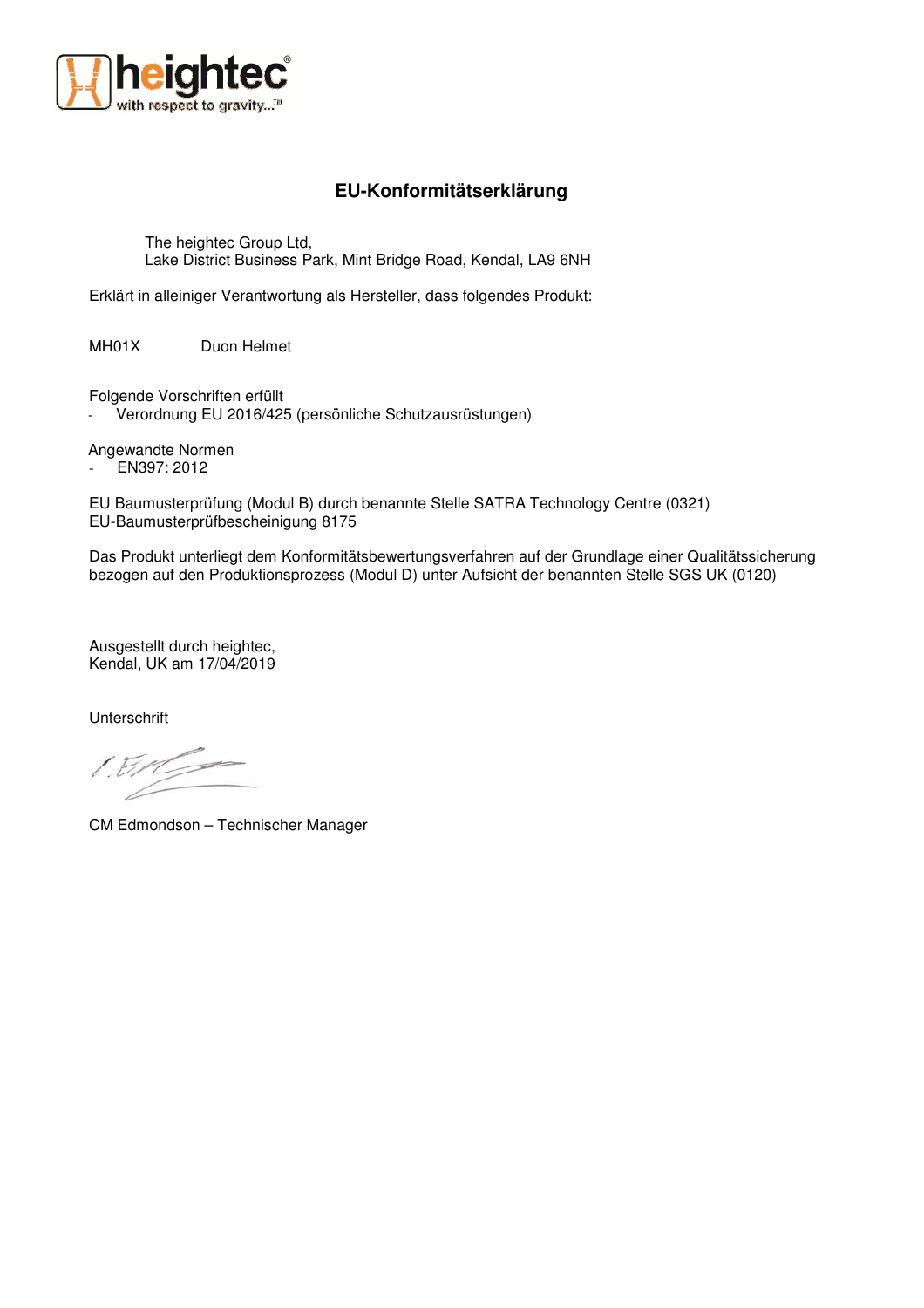

## **Declaração de Conformidade CE**

The heightec Group Ltd, Lake District Business Park, Mint Bridge Road, Kendal, LA9 6NH

Declara sob responsabilidade própria como fabricante, que o produto descrito de seguida:

MH01X Duon Helmet

Está em conformidade com

- as disposições do regulamento EU 2016/425 (Equipamentos de Proteção Individual)
- EN397: 2012

Sujeito a examinação (módulo B) por SATRA Technology Centre (0321) Número de Certificação 8175

Sujeito a avaliação de conformidade no âmbito do controlo de qualidade do processo produtivo (módulo D), sob a vigilância do SGS UK (0120).

Completado na heightec, Kendal, UK a 17/04/2019

Assinado

CM Edmondson – Coordenador Técnico